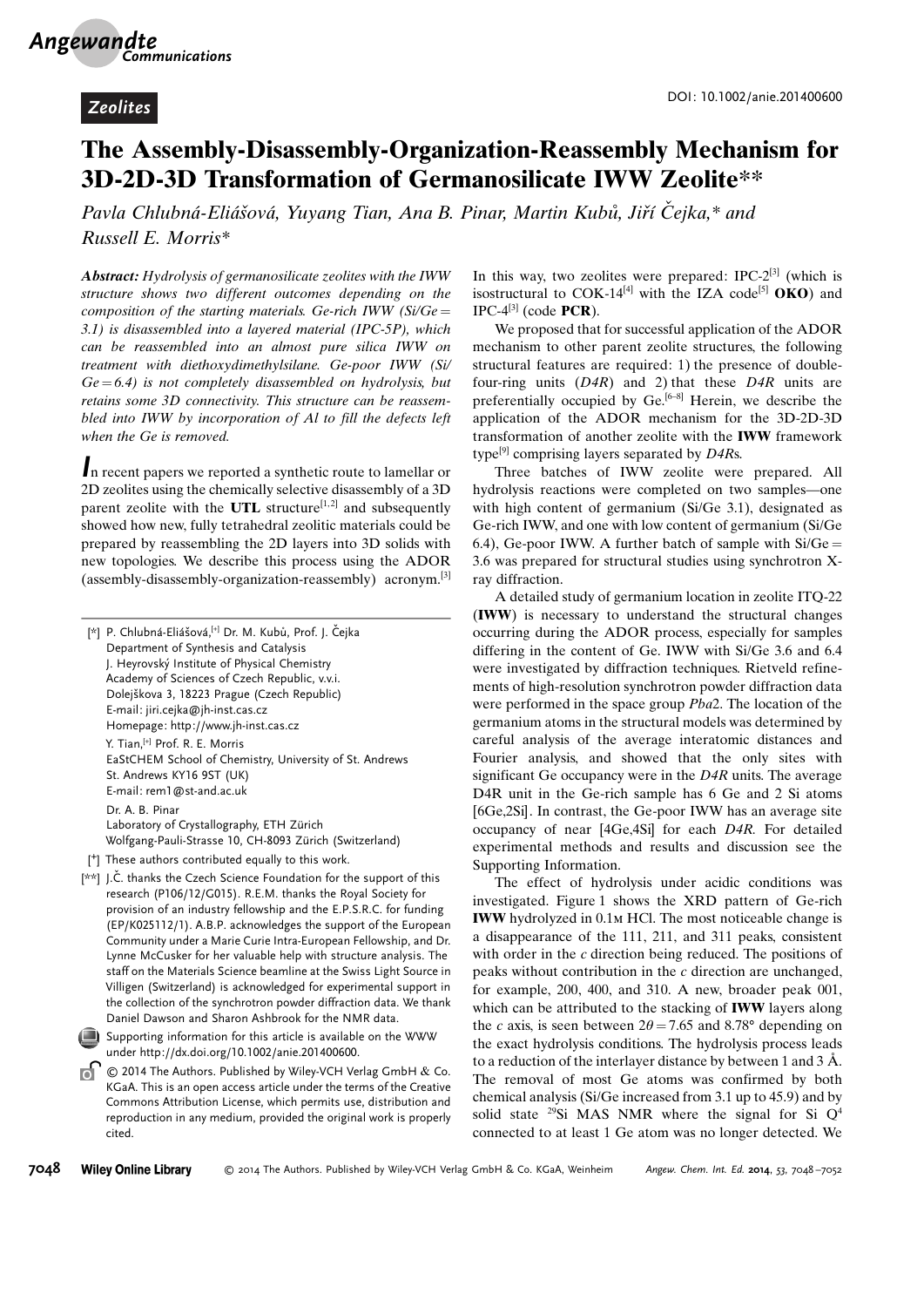

Figure 1. XRD powder patterns of IWW and Ge-rich IWW (1) hydrolyzed in 0.1m HCl at room temperature for 43 h (2).



Scheme 1. Hydrolysis of IWW with different germanium content and post-synthesis treatments leading to restored IWW frameworks with different chemical composition. Aluminum atoms are shown as green dots.



Figure 2. XRD pattern of calcined Ge-rich IWW (Si/Ge 3.1) (1), its hydrolyzed forms after treatment with 0.1 м HCl (2) or 12 м HCl (3), and Ge-poor IWW (Si/Ge 6.4) (4) and its hydrolyzed forms after treatment with 0.1 м HCl (5) or 12 м HCl (6).

denote the hydrolyzed Ge-rich IWW as IPC-5P, a new lamellar material with IWW structure of the layers (Scheme 1).

Hydrolysis of Ge-poor IWW, on the other hand, did not lead to such distinctive structural changes. Figure 2 compares the XRD patterns of Ge-rich IWW and Ge-poor IWW hydrolyzed under the same conditions. Hydrolyzed Ge-poor IWW does present a diffraction pattern that is distinct from the parent IWW, showing that some chemical changes have occurred. However, there are no new peaks that can be assigned to a particular ordering of the IWW layers, and despite the changes in intensity—peaks such as the 111 and 211 remain visible. This suggests that despite the extraction of germanium from D4Rs the material has not been fully hydrolyzed into layers and that connections are still present that hold the structure together forming a defective IWW-like material (Scheme 1). The Si/Ge ratio increased from 6.4 to 50.9 and 121.5 for hydrolysis in 0.1m and 12m HCl, respectively.

To verify full separation of the layers in IPC-5P and the possibility of further manipulation, we attempted a swelling treatment using the hexadecyltrimethylammonium cation.[10] Generally, when swelling is successful and the surfactant is stacked roughly perpendicular to the layers, we expect a shift of the 001 peak to significantly lower  $2\theta$  values.

In the surfactant-treated sample, denoted IPC-5SW, the interlayer reflection 001 (in IPC-5P at  $2\theta = 7.8^{\circ}$ ) is shifted to lower 2 $\theta$  values and now overlaps with the peak at  $2\theta = 7.2^{\circ}$ (see the Supporting Information). Overall, due to the relatively small shift of the 001 reflection, we believe that the surfactant is not stacked perpendicular to the layers but horizontally between them. New reflections in the  $2\theta$  range  $10-35$ ° also appeared, which are marked with asterisks in Figure 3 (3). The positions of these peaks closely correspond to those in the parent IWW structure, as the rearrangement of the material reformed connections between the layers that were lost on hydrolysis. Since the relatively high pH used is known to promote Si-O bond making and breaking, this is not an entirely unexpected result. As a side effect a part of IWW layers may be dissolved and transformed into mesoporous particles of M41S type.<sup>[11]</sup> This can be seen in the lowangle X-ray diffraction region as a broad reflection (See Figure S7.)



Figure 3. XRD patterns of Ge-rich IWW (1), hydrolyzed IPC-5P (2), surfactant-treated IPC-5SW (3), and calcined surfactant-treated-intercalated material—restored IWW (4). The asterisks mark some of the reflections newly appeared after swelling treatment.

Angew. Chem. Int. Ed. 2014, 53, 7048-7052

© 2014 The Authors. Published by Wiley-VCH Verlag GmbH & Co. KGaA, Weinheim [www.angewandte.org](http://www.angewandte.org) 7049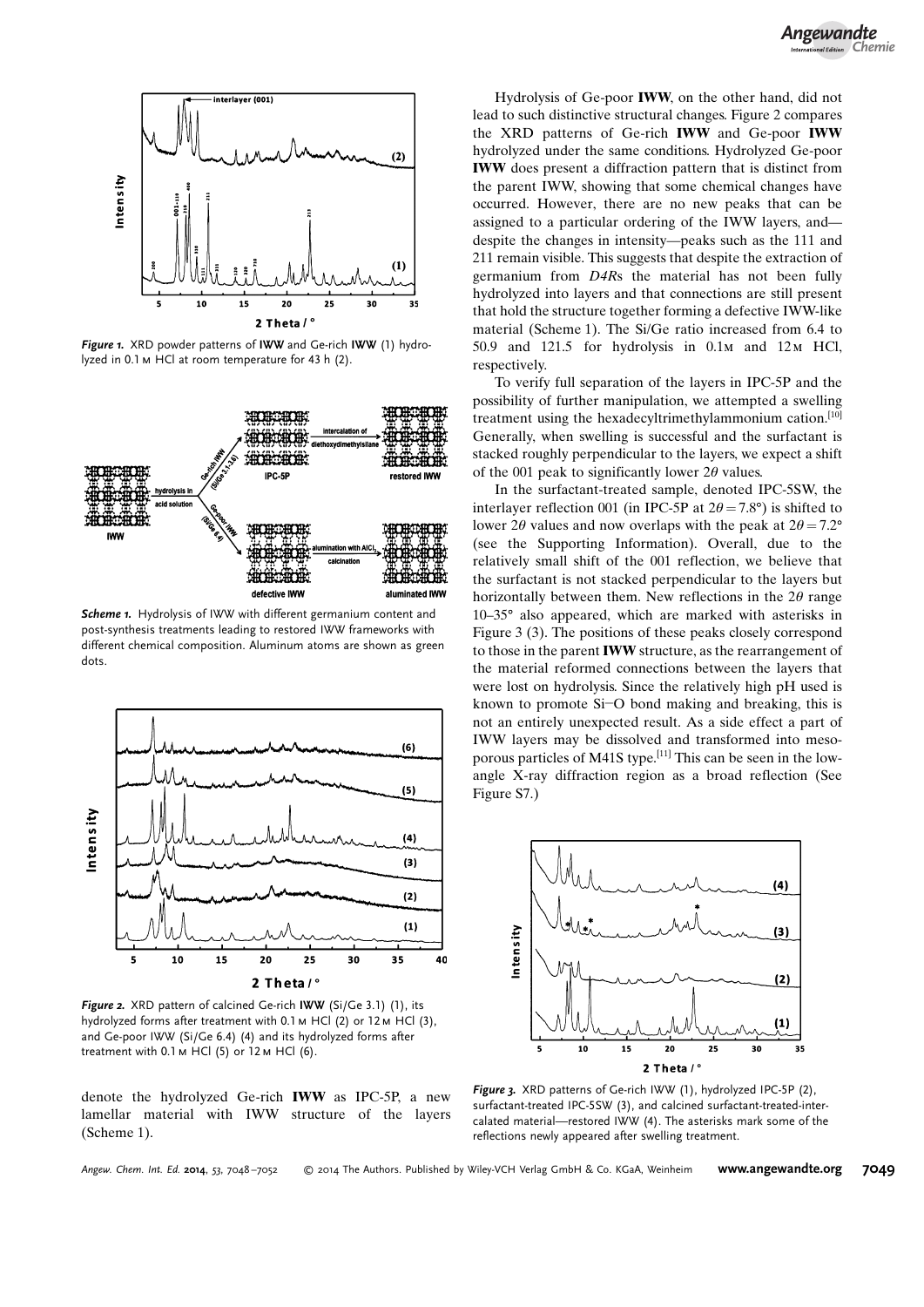

However, when a part of the "surfactant-treated" IPC-5SW was calcined, the structure collapsed and we observe only negligible intensities in the  $2\theta$  range 6–35°, suggesting that the rearrangement has not formed enough connections to lead to a stable material. The broadened peak in the low angle area may indicate the formation of mesoporous particles. To include more silicon and increase the number of interlayer connections IPC-5SW was treated with diethoxydimethylsilane (DEDMS). After calcination the material (which we denote as "restored" IWW) shows a very similar XRD pattern to the parent IWW. Removing most Ge atoms from the framework and replacing them by Si atoms decreased the unit cell size slightly. A chemical analysis confirmed the removal of Ge when Si/Ge ratio increased from 3.1 up to 73.4.

An attractive possibility is to restore IWW not with new Si from the DEDMS but with other dopant atoms, such as aluminum. Attempts to incorporate Al into defects were carried out on both hydrolyzed Ge-rich and Ge-poor samples



Figure 4. XRD patterns of calcined IWW (1) in comparison with aluminated hydrolyzed Ge-rich IWW (2) and aluminated hydrolyzed Ge-poor IWW (3).

(Figure 4) using  $AICI_3$  as the source of Al. The aluminated Ge-rich material displays peaks of low intensity (Si/Ge ratio increased up to 102). In contrast, the aluminated Ge-poor IWW shows the same architecture as the parent IWW. We explain the differences in alumination of Ge-rich and Gepoor hydrolyzed IWW as follows: When the D4R units are destroyed during the hydrolysis, as is the case of Ge-rich sample, we cannot rebuild the interlayer connections using only aluminum atoms as this would break Lowenstein's rule.[15] However, in the Ge-poor IWW the hydrolysis led only to defects in the D4Rs. In that case aluminum can be incorporated into the defects and thus restore a IWW structure with new chemical composition (Si/Ge 115 and Si/ Al 27; Scheme 1).

The structural changes were also evaluated based on argon (Figure 5A) and nitrogen (see the Supporting Information) sorption isotherms. Parent **IWW** (Figure 5A  $(1)$ ) is a typical microporous zeolite with BET surface area of  $416 \text{ m}^2 \text{ g}^{-1}$  and micropore volume of 0.169 cm<sup>3</sup> g<sup>-1</sup>. The pore size distribution shown in Figure 5 B,C is centered at 0.65 nm corresponding to the presence of a 12-10-8-R channel system.

After hydrolysis (to form IPC-5 after calcination) the surface area as well as micropore and total pore volume are greatly reduced (Table 1). Such behavior corresponds to

Table 1: Textural properties of IWW and its post-synthesis modified forms evaluated from argon adsorption measured at  $-186^{\circ}$ C.

| Argon adsorption<br>Si/Ge<br>$V_{\text{mic}}^{[a]}$<br>(EDX)<br><b>BET</b> |                                                             |
|----------------------------------------------------------------------------|-------------------------------------------------------------|
|                                                                            |                                                             |
| $[m^2g^{-1}]$                                                              | $V_{\text{tot}}^{[b]}$<br>$[cm^3g^{-1}]$<br>$[cm^3 g^{-1}]$ |
| 0.169<br>Parent IWW<br>3.1<br>416.1                                        | 0.484                                                       |
| Hydrolyzed (IPC-5)<br>45.86<br>0.030<br>123.6                              | 0.213                                                       |
| Surfactant-treated<br>278.5<br>0.015<br>(IPC-5SW calcined)                 | 0.278                                                       |
| Restored IWW<br>73.38<br>509.5<br>0.146                                    | 0.450                                                       |

[a] Micropore volume. [b] Total pore volume.



Figure 5. A) Argon adsorption isotherms measured at –186°C. Parent calcined IWW zeolite (Si/Ge 3.1) (1), hydrolyzed and calcined IPC-5 (2), surfactant-treated and calcined IPC-5SW (3), and surfactant-treated-intercalated and calcined—restored IWW (4). Open symbols denote desorption isotherms. B,C) Pore size distribution in the range between 0-15 nm (B), a closer view on the range 0.5–1.5 nm (C). The samples were hydrolyzed using 0.1 M HCl.

7050 [www.angewandte.org](http://www.angewandte.org) © 2014 The Authors. Published by Wiley-VCH Verlag GmbH & Co. KGaA, Weinheim Angew. Chem. Int. Ed. 2014, 53, 7048-7052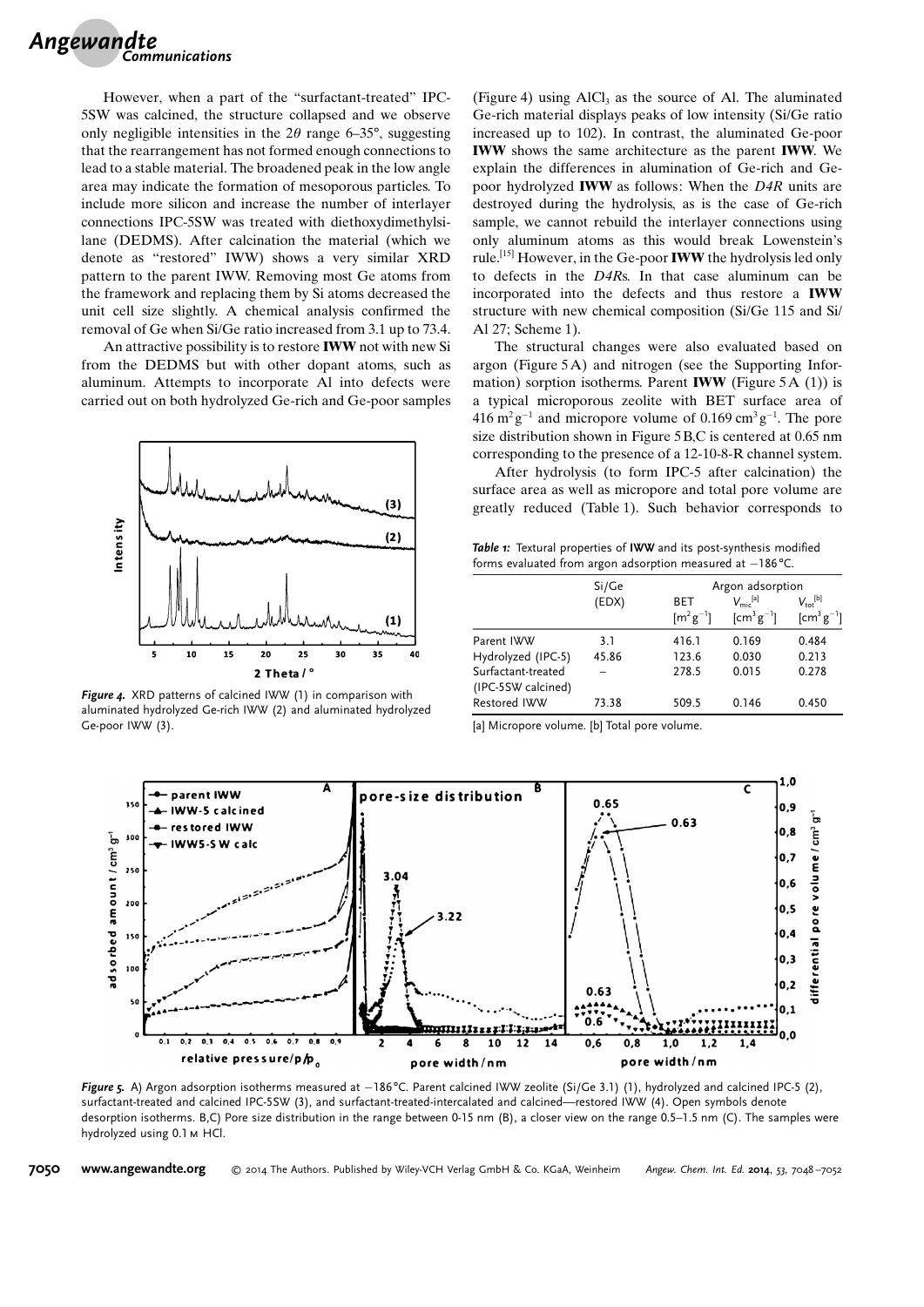a reduction in micropore volume through the destruction and removal of the D4Rs, which destroys pores parallel to the layers. However, the layers still possess 12-8-R channels going through the layers and the material still retains some micropore volume  $(0.030 \text{ cm}^3)$ .

"Swelling" of the IPC-5P structure, followed by calcination, leads to increased total surface area but this is primarily due to the formation of mesoporous particles. Hence, in the IPC-5SW isotherm (Figure 5A (3)) the continuous uptake of argon in the  $p/p_0$  range 0.02–0.40 is due to the filling of small mesopores, which are also evidenced by pore size distribution analysis (a large band centered around 3 nm). After intercalation of DEDMS and restoration of the IWW structure the filling of micropores takes place in the low relative pressure region and then continues in the filling of small mesopores. The BET area increased up to 510  $m^2g^{-1}$  as the whole 12-10-8-R channel system was rebuilt. This is higher than the parent IWW but is due to the presence of additional mesoporous particles not present in the parent material. The micropore volume, which is a better measure of the microporosity in the samples, is  $0.146 \text{ cm}^3 \text{g}^{-1}$  in the restored **IWW**, close to the original value for parent **IWW** (0.169  $\text{cm}^3 \text{g}^{-1}$ ). The pore size distribution analysis revealed an intensive band centered at 0.63 nm near its original position for the parent IWW (0.65 nm) as well as broader maxima coming from adsorption into the mesoporous particles.

To confirm the structural changes in IWW during hydrolysis and restoration of the **IWW** structure <sup>29</sup>Si MAS NMR spectra were collected (Figure 6A). The parent IWW



Figure 6. A) <sup>29</sup>Si MAS NMR data for parent Ge-rich IWW (1), layered IPC-5P (2), and final restored IWW structure (3). B) <sup>27</sup>Al MAS NMR data for aluminated sample prepared from hydrolyzed Ge-poor IWW.

 $(Si/Ge 3.1)$  exhibits two separated resonances, at  $-110$  pm and  $-113$  pm. The signal at  $-113$  pm is assigned to pure Si  $Q<sup>4</sup>$ groups while the signal at  $-110$  ppm corresponds to Si  $Q<sup>4</sup>$ connected to at least 1 Ge atom.<sup>[12]</sup> After hydrolysis the  $resonance$  at  $-110$  ppm disappeared.

In addition, a new resonance is observed around  $-102$  ppm, which is commonly assigned to  $Q<sup>3</sup>$  signals. There is also a small  $Q^2$  signal around  $-92$  ppm. After restoration of the **IWW** structure the  $Q^3$  signal is reduced in intensity consistent with the restoration of a fully condensed IWW.

The <sup>27</sup>Al MAS NMR spectrum was collected for **IWW** restored by alumination of hydrolyzed Ge-poor IWW (Figure 6B). A major resonance at 57 ppm indicates the existence of tetrahedrally coordinated Al in the framework while the minor signal at 0 ppm comes from a small amount of octahedrally coordinated Al.[13] The presence of a resonance for tetrahedrally coordinated Al is clear evidence that some Al has been incorporated into the framework of the solid, although the presence of extra-framework (octahedrally coordinated) Al shows that not all of the Al is incorporated into the framework.

In conclusion, the location and amount of Ge in the D4Rs of IWW significantly influence the structural stability in acidic environment. The hydrolysis results for Ge-rich and Ge-poor IWW materials show two possible outcomes. Full hydrolysis of Ge-rich materials resulted in a 2D solid (IPC-5P). The layered IPC-5P was converted back to the 3D structure of IWW by incorporation of silylating agent. The restored IWW has a significantly higher Si/Ge ratio (73) than the parent **IWW** (3.1).

The hydrolysis of Ge-poor IWW also led to extraction of germanium from mixed Si/Ge D4R units. However, because there is much less Ge in the  $D4R$  than for the Ge-rich sample. the material preserved enough interlayer connections to retain its 3D IWW framework, albeit with significant defects. Moreover, the structural defects can be filled by incorporation of Al into defined crystallographic positions.<sup>[14]</sup>

Our work confirms the application of the ADOR mechanism on another zeolitic structure—IWW. In contrast to zeolite UTL where we obtained two new zeolites (OKO, PCR), here the layered structure IPC-5P strongly tends to reform the original IWW framework.

## Experimental Section

The preparation of IWW followed the procedure described in Ref. [9]. The calcined IWW samples were treated in different acids (HCl, HNO<sub>3</sub>, CH<sub>3</sub>COOH) of various concentrations  $(0.1-12\text{m})$ between ambient temperature and up to  $100^{\circ}$ C. The hydrolyzed material was treated with  $C_{16}TMA$  surfactant and subsequently intercalated with DEDMS and calcined. The hydrolyzed solid was also directly intercalated with DEDMS or octylamine and calcined. The solid materials were characterized by X-ray powder diffraction, nitrogen and argon sorption, solid state NMR spectroscopy  $(^{29}Si\,MAS)$ NMR, <sup>27</sup>Al MAS NMR), and EDX. Details of synthesis, subsequent modifications, and spectroscopic characterization are described in the Supporting Information.

Received: January 20, 2014 Published online: May 13, 2014

.Keywords: ADOR · germanosilicate · IWW · solid-state transformation · zeolites

- [1] W. J. Roth, O. V. Shvets, M. Shamzhy, P. Chlubná, M. Kubů, P. Nachtigall, J. Čejka, *[J. Am. Chem. Soc.](http://dx.doi.org/10.1021/ja200741r)* 2011, 133, 6130-6133.
- [2] P. Chlubná, W. J. Roth, H. F. Greer, W. Zhou, O. V. Shvets, A. Zukal, J. Čejka, R. E. Morris, [Chem. Mater.](http://dx.doi.org/10.1021/cm303260z) 2013, 25, 542–547.
- [3] W. J. Roth, P. Nachtigall, R. E. Morris, P. S. Wheatley, V. R. Seymour, S. E. Ashbrook, P. Chlubná, L. Grajciar, M. Položij, A. Zukal, O. Shvets, J. Čejka, *[Nat. Chem.](http://dx.doi.org/10.1038/nchem.1662)* **2013**, 5, 628–633.
- [4] E. Verheyen, L. Joos, K. Van Havenbergh, E. Breynaert, N. Kasian, E. Gobechiya, K. Houthoofd, C. Martineau, M. Hinter-